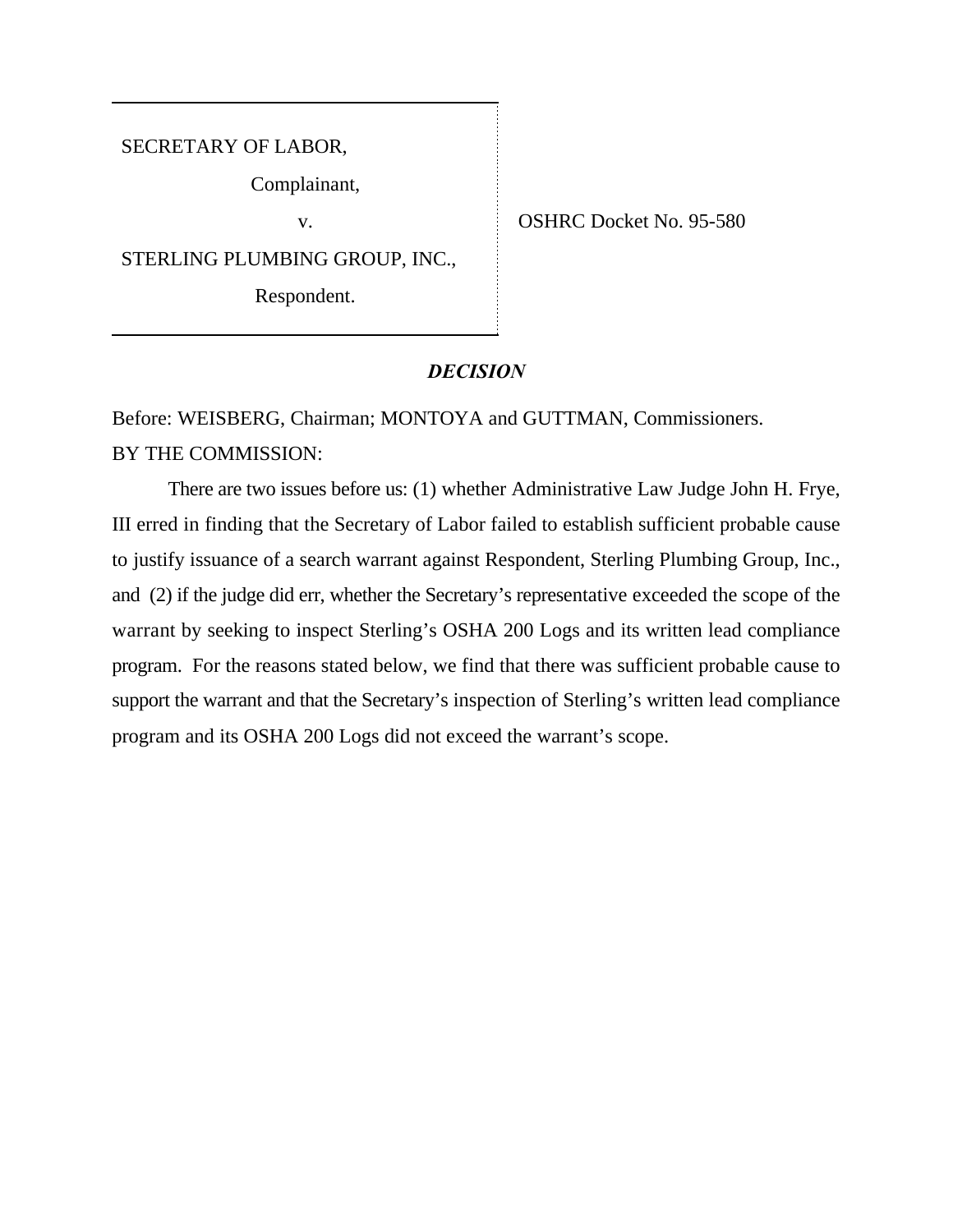In November 1994, the Regional Director of the Occupational Safety and Health Administration's ("OSHA") Philadelphia office received a referral from the Pennsylvania Health Department which revealed that some employees of the Sterling Faucet Co. in Morgantown, West Virginia had been found to have blood lead levels above the OSHA medical removal level of 50  $\mu$ g/dl and as high as 80  $\mu$ g/dl. The referral was forwarded to OSHA's Charleston, West Virginia area office, which attempted to conduct an inspection of the Sterling facility.

After being denied entry, the Charleston office obtained a search warrant from a U.S. Magistrate. The warrant application included a copy of the letter from the Philadelphia Regional Administrator to the West Virginia Area Director, referencing the Pennsylvania Health Department referral, but it did not include a copy of the referral. Paragraph 6 of the application referenced the missing referral form, stating:

Part 19 of the referral form (OSHA 90) contains numbered items which describe the alleged hazards. Upon review, I have determined that these conditions constitute probable violations of 29 U.S.C. 654(a) and the safety and health standards enforced pursuant to that section including, but not limited to:

29 C.F.R. 1910.1025

As a result of an inspection conducted pursuant to the warrant, Sterling was issued two citations. Citation 1 alleged several serious violations of the lead standard at 29 C.F.R. § 1910.1025. Citation 2 alleged several other than serious violations of other lead standards, as well as a violation of 29 C.F.R. § 1904.7 for not making OSHA 200 Logs available for inspection and copying. Total penalties of \$6300 were proposed.

Sterling challenged the warrant before the judge on the grounds that the Secretary lacked sufficient "probable cause" to justify issuance of the warrant. The parties subsequently entered into a stipulation in which Sterling agreed to limit its contest to whether probable cause existed to support issuance of the warrant and whether the Secretary exceeded the scope of the warrant by seeking to inspect Respondent's OSHA 200 Logs and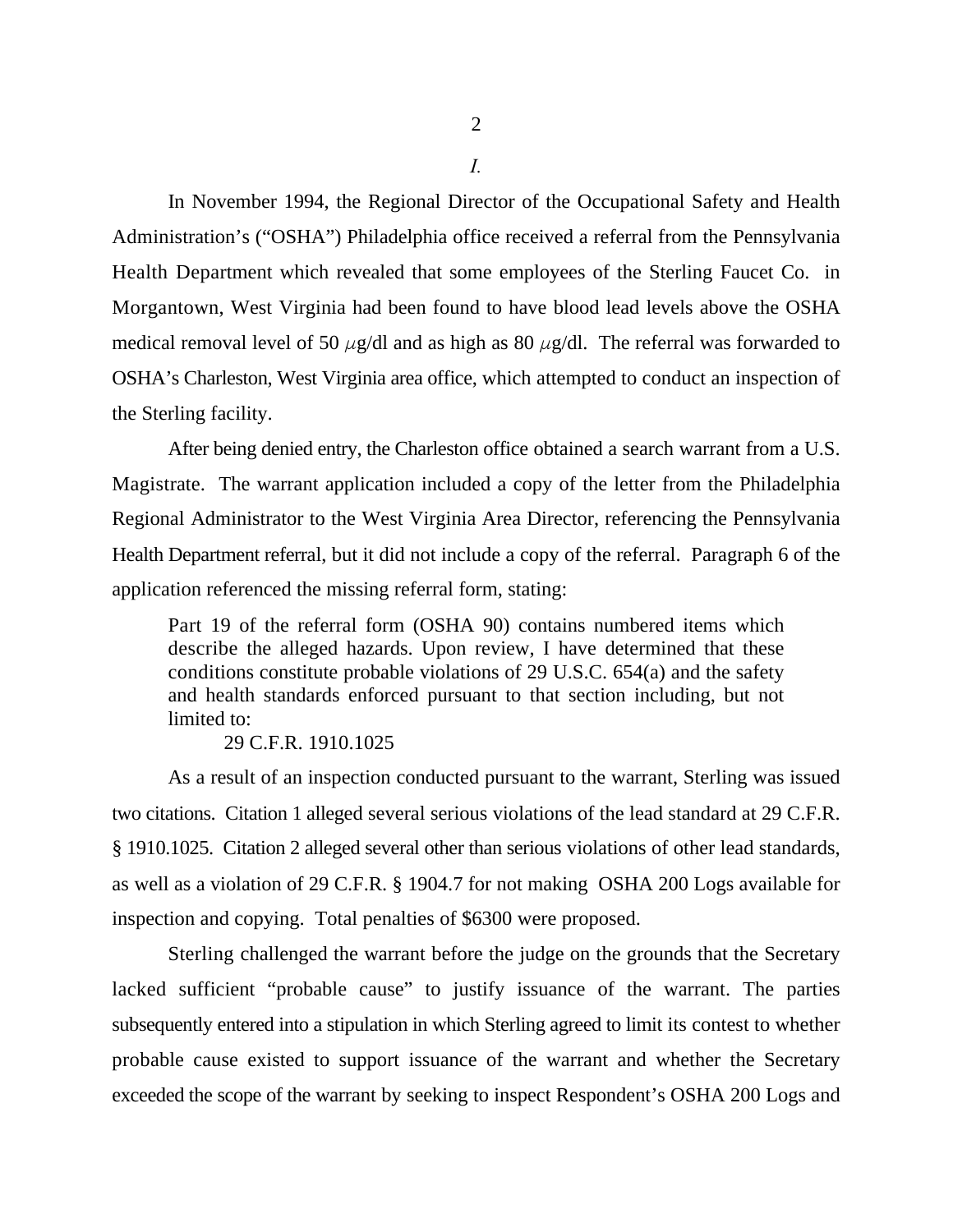its written lead compliance program. The parties further stipulated that if the warrant and inspection were determined to be valid, the citation and penalties would be affirmed.

Judge Frye found that "the warrant did not set forth probable cause to believe that violations of the Act existed." He noted that the OSHA Philadelphia regional office apparently failed to forward to the Charleston area office a copy of the referral from the Pennsylvania Department of Health. The judge found that, while the elevated blood lead levels were "some evidence" that elevated levels of lead were present in the facility, they were not, in and of themselves, conditions existing at the plant. The judge stated that

At a minimum, particulars concerning the number of employees involved, the circumstances under which the blood samples were gathered and tested, and some information on conditions existing at the facility should have been gathered.

Based on his probable cause finding, the judge concluded that "the evidence ... should be excluded insofar as it pertains to penalties which the Secretary seeks to collect." He also found that "it is never proper to suppress evidence which goes to the question of the abatement of violations, as opposed to penalties." He relied on two appellate court decisions: *Trinity Industries v. OSHRC*, 16 F.3d 1455 (6th Cir. 1994), and *Smith Steel Casting v. Brock*, 800 F.2d 1329 (5th Cir. 1986). The judge further concluded that the lack of an OSHA 200 Log, for which the Secretary cited Sterling, had nothing to do with blood lead levels, the condition the warrant authorized the Secretary to investigate, and that a similar argument could be made in regards to the alleged deficiencies in the written lead compliance program. Thus, even if he had found the warrant to be valid, the judge apparently would have found that the search exceeded the scope of the warrant as to those items.

The judge ordered the evidence gathered during the inspection to be suppressed in regards to the penalties and directed the parties "to resolve this case in accord with the terms of their stipulation." While it is not clear what the judge expected the parties to do in accord with his order, it appears that he intended that the citations be affirmed, thereby incurring an abatement requirement, but that the penalties be vacated.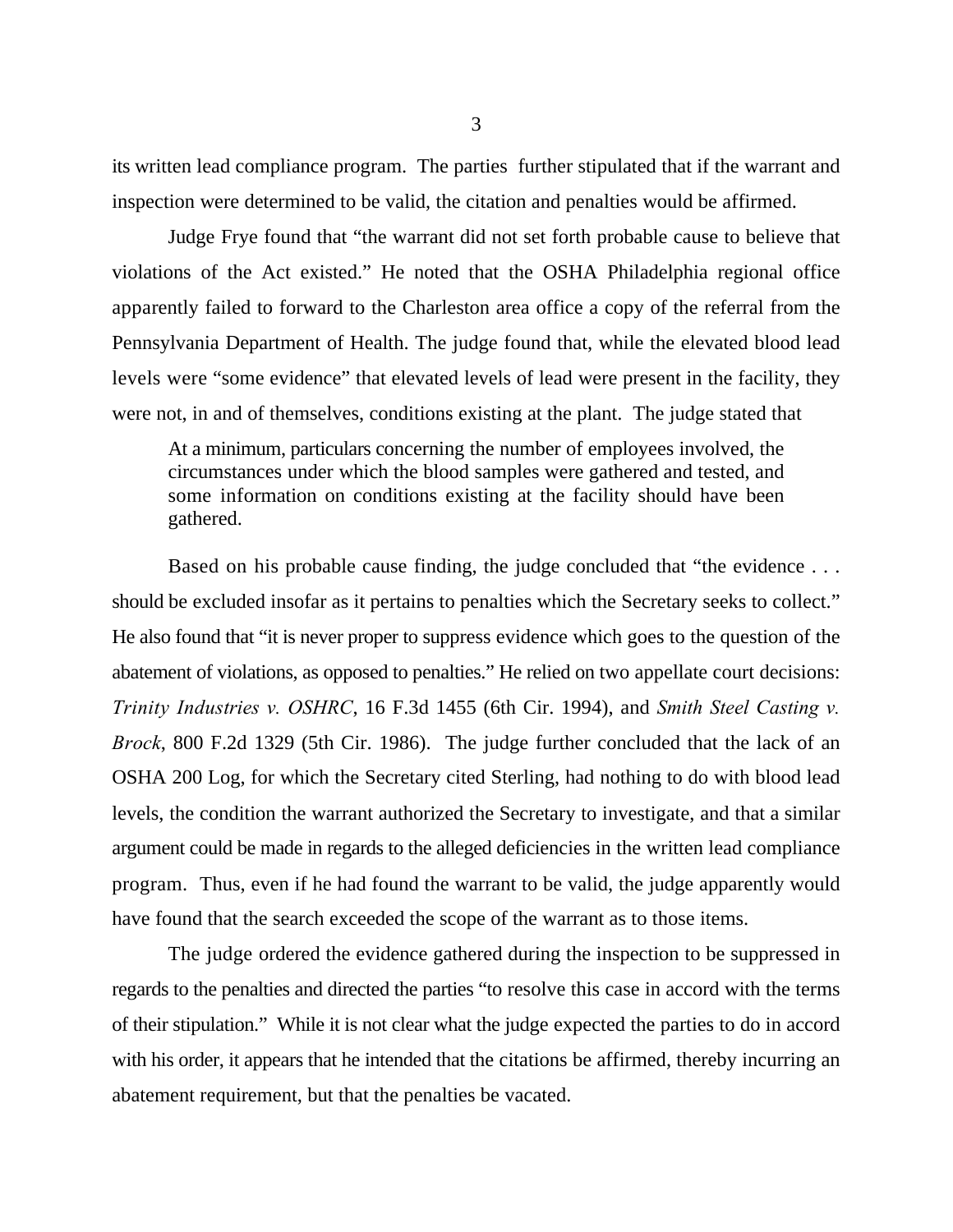*II.*

*A.*

When reviewing warrants, in the absence of arbitrariness the courts give great deference to a magistrate's determination of "probable cause." *See, e.g,. Massachusetts v. Upton*, 466 U.S. 727, 732-33 (1984)(deference to magistrate, viewing whether evidence as a whole provided a "substantial basis" to find probable cause); *Trinity Industries, Inc. v*. *OSHRC*, 16 F.3d at 1459 ("great deference"); *In re Establishment Inspection of Kelly-Springfield Tire Co.*, 13 F.3d 1160, 1165 (7th Cir. 1994) ("clear error"); *Secretary of Labor v. International Matex Tank Terminals-Bayonne*, 928 F.2d 614, 620 (3d Cir. 1991) ("great deference); *West Point-Pepperell, Inc. v. Donovan*, 689 F.2d 950, 959 (11th Cir. 1982) ("conclusive in the absence of arbitrariness").

Except under exceptional circumstances not present here, only the facts actually before the magistrate may be considered in determining whether the magistrate's finding of probable cause was proper. *International Matex Tank,* 928 F.2d at 620; *West Point-Pepperell, Inc.,* 689 F.2d at 959.

*B.*

Probable cause justifying the issuance of a warrant for administrative purposes may be based either on "specific evidence of an existing violation" or "on a showing that 'reasonable legislative or administrative standards for conducting an. . . . inspection are satisfied with respect to a particular [establishment]." *Marshall v. Barlow's, Inc.*, 436 U.S. 307, 321 (1978) (quoting *Camara v. Municipal Court*, 387 U.S. 523, 538 (1967)). Because Sterling was not selected for inspection under an administrative plan, the Commission must determine whether, under *Barlow's* first criteria, the Secretary's showing to the magistrate contained sufficient "specific evidence" of a violation to support a finding of probable cause.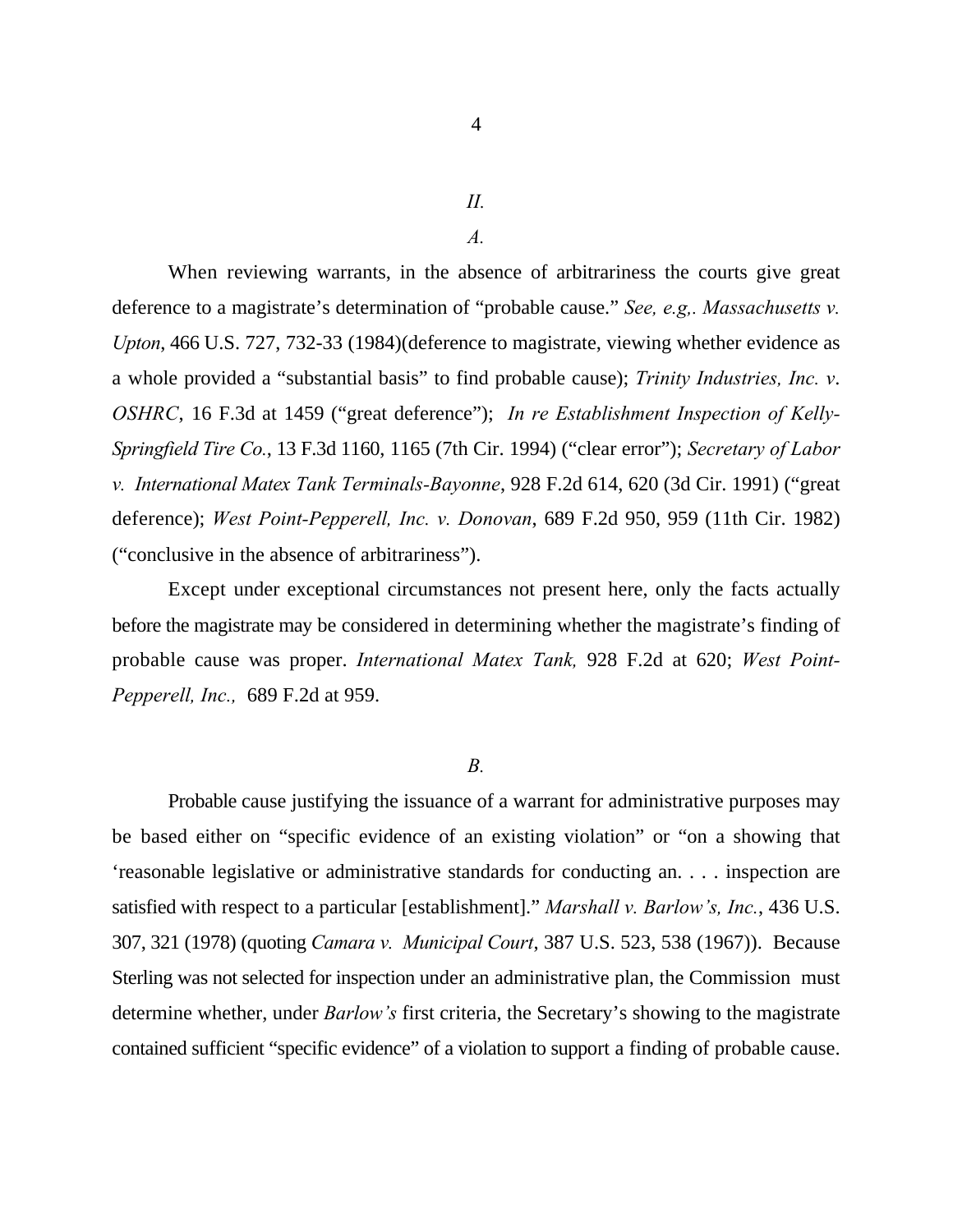To determine whether a sufficient probable cause showing has been made, courts consider (1) the reliability of the information tendered (including some basis for believing that any complaint was actually made; that the complainant was sincere in his or her assertion that a violation exists, and that the complainant had a plausible basis for entering the complaint), and (2) whether the application was sufficiently specific to inform the magistrate of the substance of the complaint so that he or she could determine whether the alleged conditions, if true, constitute a violation. *Marshall v. Horn Seed Co., Inc.*, 647 F.2d 96, 102-03 (10th Cir. 1981). Administrative probable cause is tested by a standard of reasonableness, requiring the magistrate or judge to balance the need to search against the invasion the search entails. *West Point-Pepperell, Inc.,* 689 F.2d at 957.

 We find that there was sufficient probable cause in the warrant application for the magistrate to issue a warrant. First, the warrant application was the result of a referral from a state health department. There is no allegation that the referral did not issue, or that the Pennsylvania Health Department's issuance of the referral was not in the due course of its oversight of health and safety. There is, for example, no allegation that the Department possessed an animus of the sort that might be said to motivate an employee complaint, and that might call for independent inquiry.<sup>1</sup> The essential issue appears to be the failure to provide the magistrate with the actual referral, $<sup>2</sup>$  which was referenced in the warrant request</sup> but not appended. Second, while a copy of the referral should have been attached to the warrant application, we find that the application contained sufficiently specific information

<sup>&</sup>lt;sup>1</sup>Where a warrant is based on an employee complaint, there exists the possibility that the complaint issued from a malicious employee or group of employees. As a result, before obtaining a warrant based on such a complaint, the Secretary is obligated to present sufficient facts to the magistrate to establish the reliability of the complaint. *In re Establishment Inspection of Kelly-Springfield Tire Co.*, 13 F.3d at 1166.

 ${}^{2}$ It appears that the Assistant Area Director intended to attach a copy of the referral but, presumably through some clerical error, instead attached the letter from the regional office explaining the contents of the referral and directing the area office to follow up on the referral.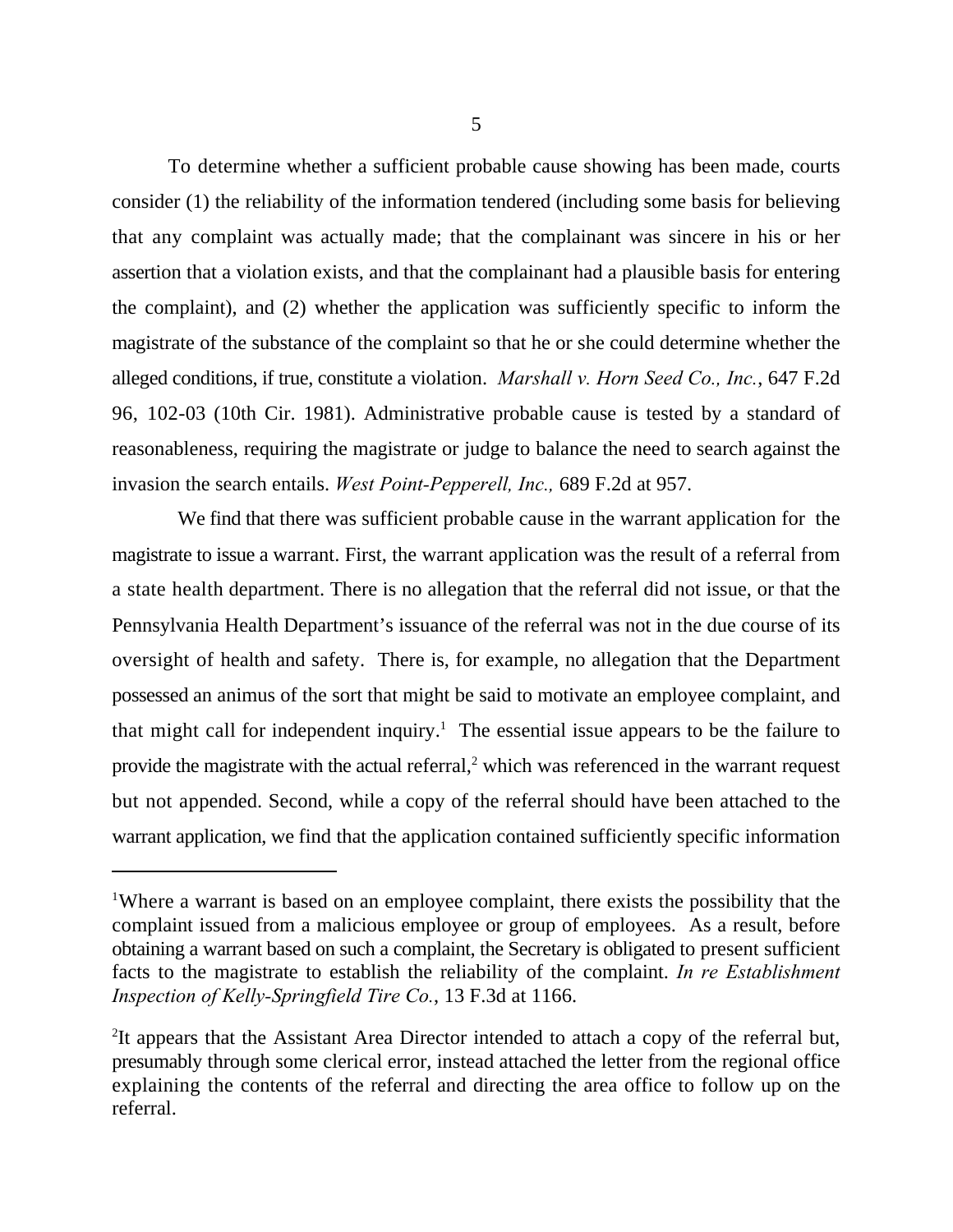to enable the magistrate to determine whether, if the facts contained in the referral were true, they were likely to reveal a violative condition.<sup>3</sup>

The description of the referral contained in the letter from the Regional Administrator to the Area Director (which was attached to the warrant application) stated, in pertinent part:

Our office received a referral from the Pennsylvania Health Department concerning elevated blood lead results for employees working for Sterling Faucet Company, Morgantown, West Virginia. . . ..The blood lead results for a number of employees working for this company exceed the OSHA medical removal level of 50  $\mu$ g/dl and are as high as 80  $\mu$ g/dl . . .

While Sterling properly notes that the referral does not *prove* that the lead violations existed at its facility, the referral is sufficiently specific to identify the nature of the violation and the evidence of its existence. Because the application informed the magistrate of the substance of the referral, he had sufficient information to determine whether the alleged conditions, if true, constituted a violation.<sup>4</sup> Horn *Seed Co.* at 103.

The Commission, as noted, must grant great deference to a magistrate's finding that the warrant application contained sufficient evidence of a violative condition to establish probable cause for a warrant. Especially considering the seriousness of the potential health hazard to employees posed by overexposure to lead, we find no basis for concluding that the magistrate clearly erred and we defer to his finding of probable cause.

<sup>&</sup>lt;sup>3</sup>Boilerplate language that a complaint has been received and that the Secretary has grounds to believe that violations exist is not sufficient evidence to establish probable cause. *Weyerhaeuser v. Marshall*, 592 F.2d 373, 378 (7th Cir. 1979). Rather, the magistrate should be informed as to the source of the complaint, and whatever underlying facts and surrounding circumstances the complainant provided to OSHA. *Horn Seed Co., Inc.,* 647 F.2d at 103.

<sup>&</sup>lt;sup>4</sup>Under 29 C.F.R. § 1910.1025(k)(1)(i)(D), employers are required to remove from areas containing airborne lead any employee whose blood lead levels exceed 50  $\mu$ g/dl. *Sanders Lead Co.*, 17 BNA OSHC 1197, 1200, 1993-1995 CCH OSHD ¶ 30,740, p. 42,692 (No.87- 260, 1995)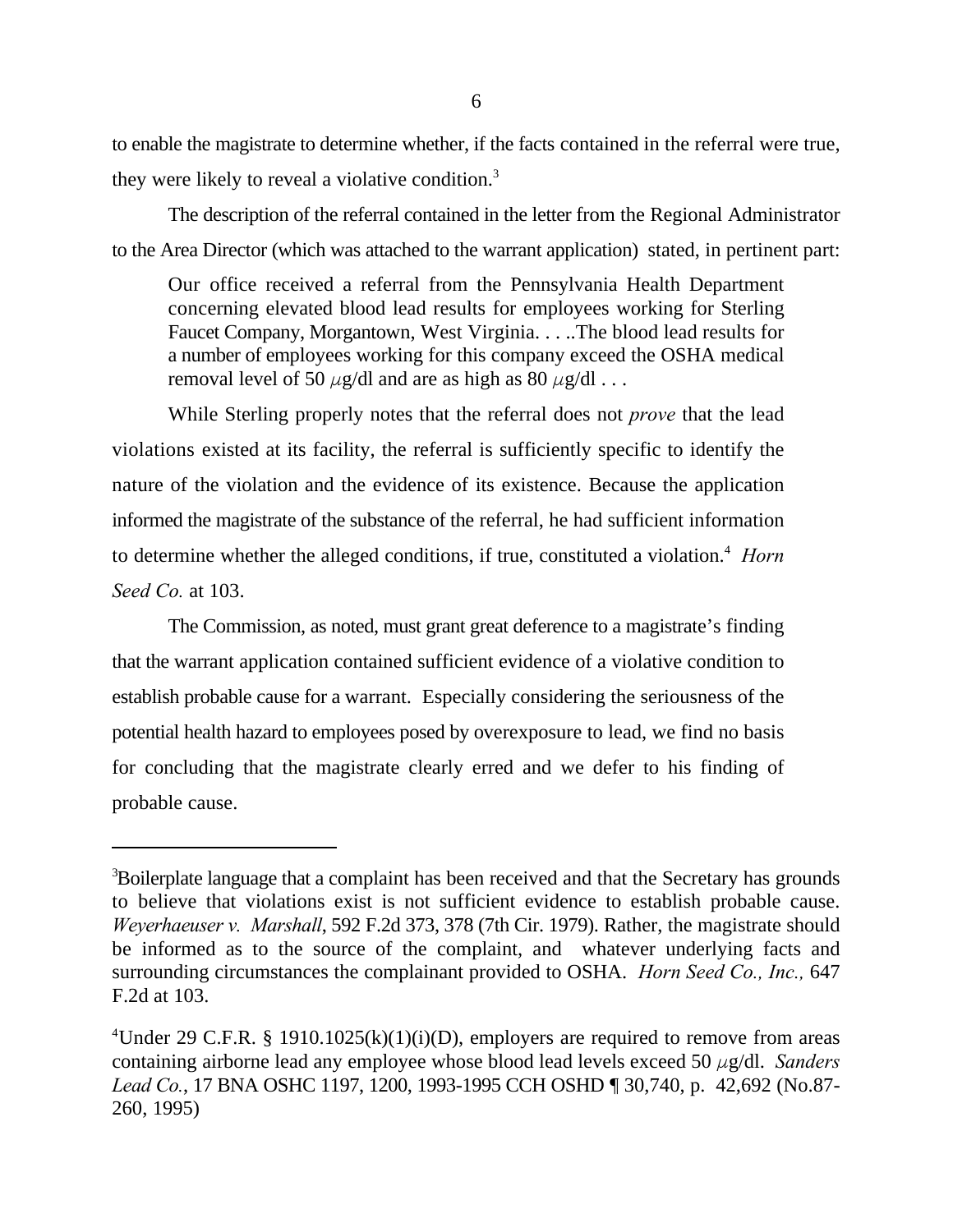We are hard pressed to understand the principle asserted by our dissenting colleague. Our colleague agrees that under longstanding precedent the magistrate's finding should be considered conclusive as long as it is not arbitrary, and she does not appear to dispute that the test of arbitrariness is the reliability and specificity of the grounds relied on by the magistrate. She expressly acknowledges that a referral from the Pennsylvania Department of Health is "inherently reliable" and does not suggest that the referral was insufficiently specific. Indeed she concedes that, had that document been appended to the warrant application, the magistrate would have been justified in issuing the warrant. She contends, nonetheless, that *Barlow's* requirement for "*specific evidence*" is not met here and that the majority is treating a "mere hearsay assertion by the Secretary that such evidence exists as having the same inherent *reliability* as the evidence itself, a considerable leap of faith that this Commissioner is unwilling to take" (emphasis added). Accordingly, absent attachment of the underlying referral, she would require some additional showing on which the magistrate could base an "independent" determination of probable cause. She concludes that the application as presented afforded the magistrate "no specific evidence" on which to base the warrant.

Thus, while our dissenting colleague implies that the magistrate's finding falls short on the specificity test, she actually seems to be questioning its reliability. In her view, a sworn statement to a magistrate by an OSHA Assistant Area Director to the effect that a referral had been received from a specifically named and concededly reliable source is not sufficiently reliable to support a warrant. Indeed, as she has not pointed to any basis in the record to question the reliability of the statement, our colleague appears to be finding that such an averment is unreliable *per se*. In short, our dissenting colleague is substituting her opinion about the veracity or reliability of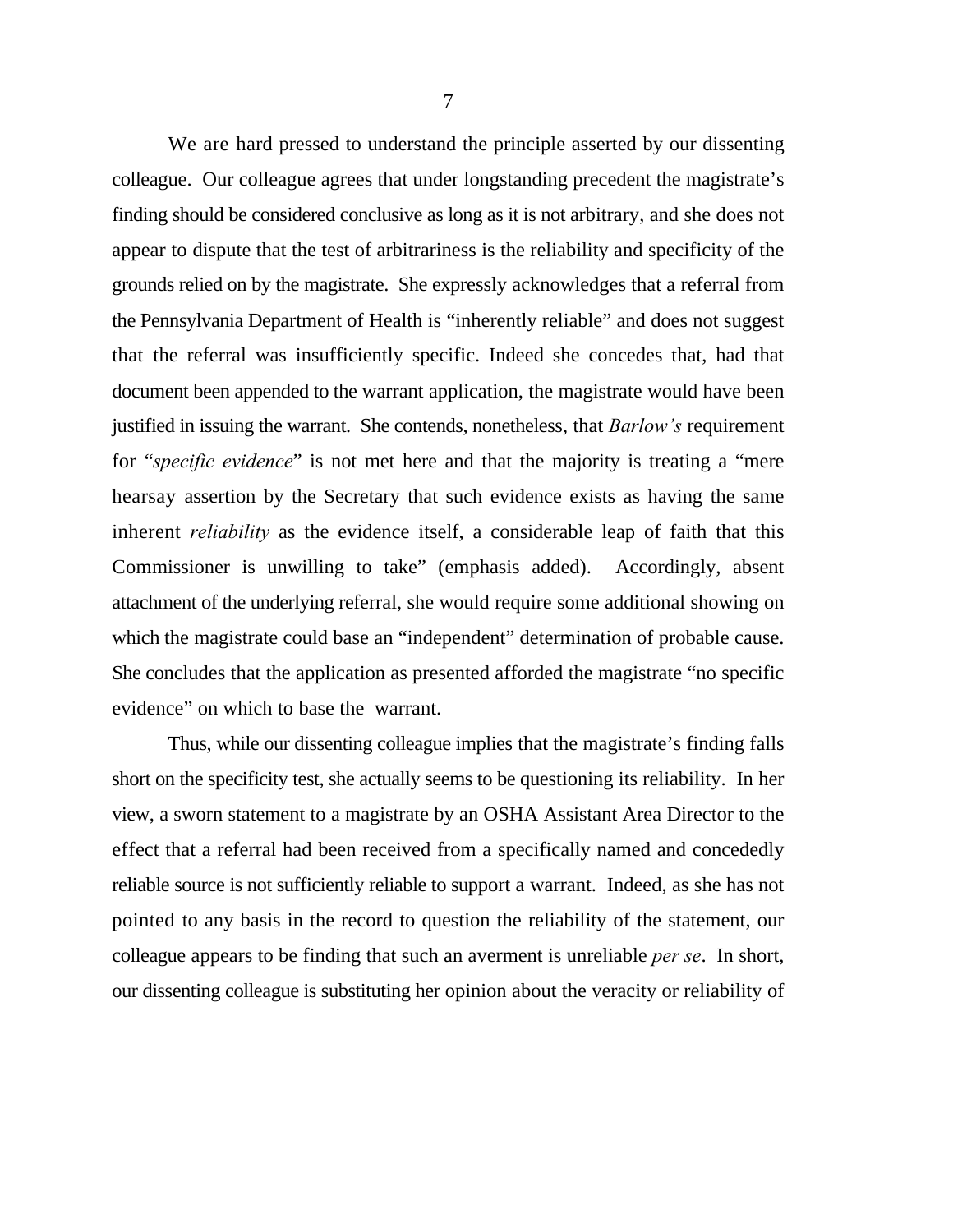OSHA officials for the conclusions of the magistrate, a substitution under the circumstances of this case that we are unwilling to make.<sup>5</sup>

## *C.*

The Secretary also cited Respondent for failing to properly maintain the OSHA 200 Log,<sup>6</sup> as required by 29 C.F.R. § 1904.7, and for various deficiencies in its written lead compliance program, as required under various subparts of 29 C.F.R. § 1910.1025(e)(3). The judge found that the Secretary exceeded the scope of the warrant by asking Respondent to produce the OSHA 200 Log. According to the judge, it was not obvious how the log was relevant to the elevated blood lead levels of employees, which was the condition the warrant authorized the Secretary to investigate. Similarly, the judge found that the warrant did not authorize the Secretary to investigate Respondent's written lead compliance programs.

We disagree. Elevated blood lead levels above 50  $\mu$ g/100g<sup>7</sup> are an "illness" that must be recorded on the OSHA 200 Log. *Johnson Controls*, 15 BNA OSHC 2132, 2143, 1991-93 CCH OSHD ¶ 29,953, p.40,973 (No. 89-2614, 1993). The warrant application specifically noted that some Sterling employees had blood lead levels above 50  $\mu$ g/dl and the warrant specifically authorized the Secretary to inspect

<sup>&</sup>lt;sup>5</sup>Commissioner Guttman notes that there is a presumption that administrative agencies, such as OSHA, act within the law and perform their duties properly and in good faith. *Mullins v. United States Department of Energy,* 50 F.3d 990, 993 (Fed. Cir. 1995); *Blinder, Robinson & Co. v. United States Securities and Exchange Commission,* 748 F.2d 1415*,* 1418 (10th Cir. 1984), *cert. denied*, 471 U.S. 1125 (1985).

The OSHA 200 Log lists each recordable injury and illness and is maintained on an annual <sup>6</sup> basis.

We note that the  $\mu$ g/100g and  $\mu$ /dl are essentially the same unit of measure. *See* Appendix A to § 1910.1025*- Substance Data Sheet for Occupational Exposure to Lead* at ¶ II(B)(3).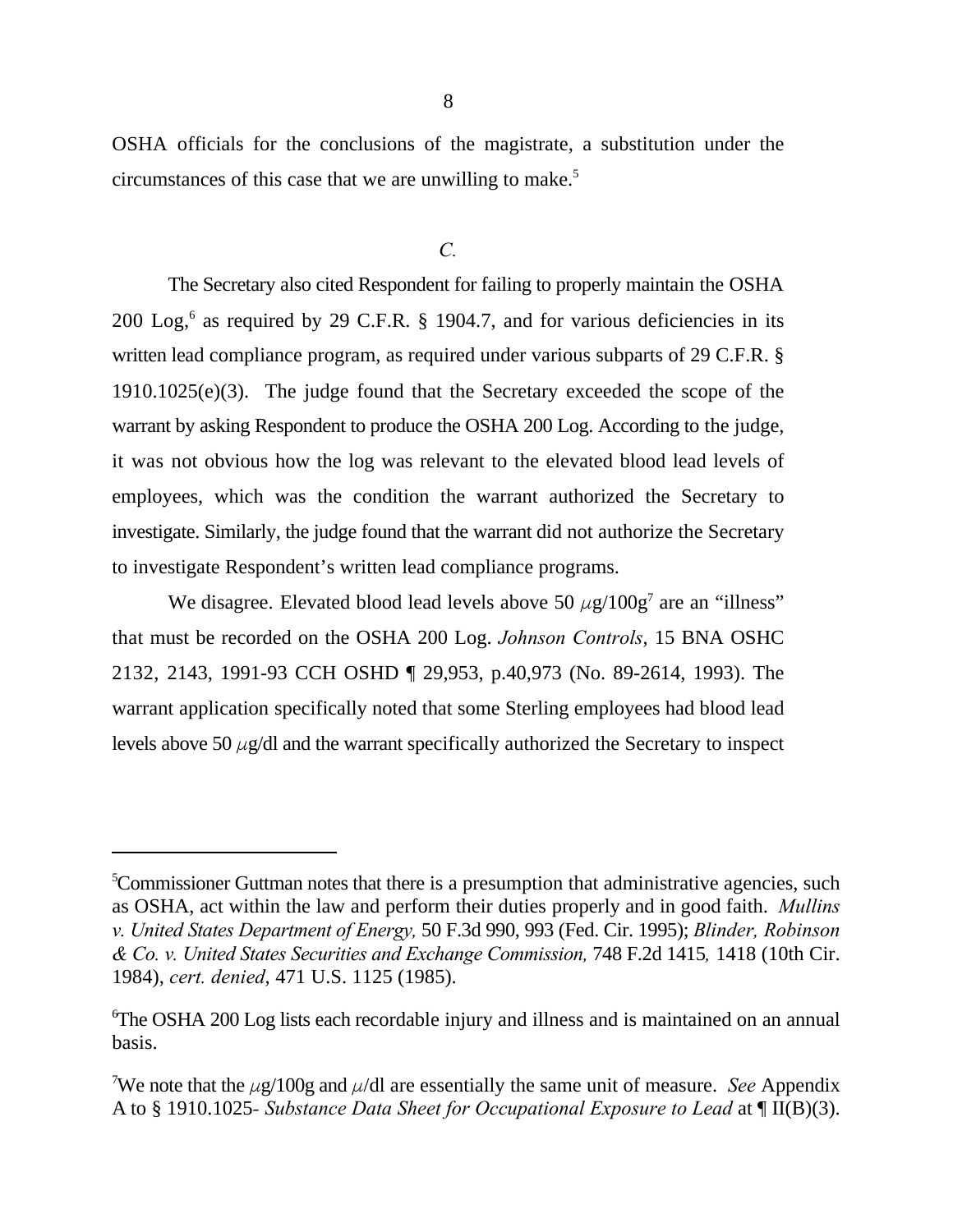all "materials" bearing on the alleged lead problem.<sup>8</sup> Thus, contrary to the judge's decision, we conclude that the warrant was sufficiently broad to include the Log, which could have contained information that revealed lead related illness and, therefore, provided evidence revealing the extent and duration of employee lead exposure.

The presence or absence of an adequate written lead compliance program also was relevant to whether the high employee blood lead levels were related to workplace conditions and work practices. The warrant authorized the Secretary to inspect "materials" relevant to the referral. Certainly, the OSHA 200 Log and the written lead compliance program constitute "materials." Indeed, it would seem to be illogical to conclude that an examination of an employer's lead compliance program and employee medical records that could reveal lead related illnesses is beyond the scope of a warrant to inspect for lead exposure levels at the workplace.<sup>9</sup>

Accordingly, the judge's decision is set aside. In accordance with the parties' stipulation, the citations are affirmed and the proposed penalties of \$6300 are assessed.

<sup>&</sup>lt;sup>8</sup>Referencing the Pennsylvania Health Department referral, which cited high employee blood lead levels, the warrant stated that:

<sup>.</sup> . . .the inspection shall extend to all pertinent conditions, structures, machines, apparatus, devices, equipment, *materials*, and all other things therein (including processes, controls and facilities) bearing on whether this employer is furnishing to its employees employment and a place of employment which are free from recognized hazards that are causing or likely to cause death or serious physical harm to his employees, and whether this employer is complying with the Occupational Safety and Health Standards promulgated under the Act and the rules, regulations and orders issued pursuant to the Act.

<sup>(</sup>Emphasis added).

<sup>&</sup>lt;sup>9</sup> Because we find that the warrant was valid and that the inspection did not exceed the scope of the warrant, we do not address whether the judge erred in suppressing the evidence only as to the penalty.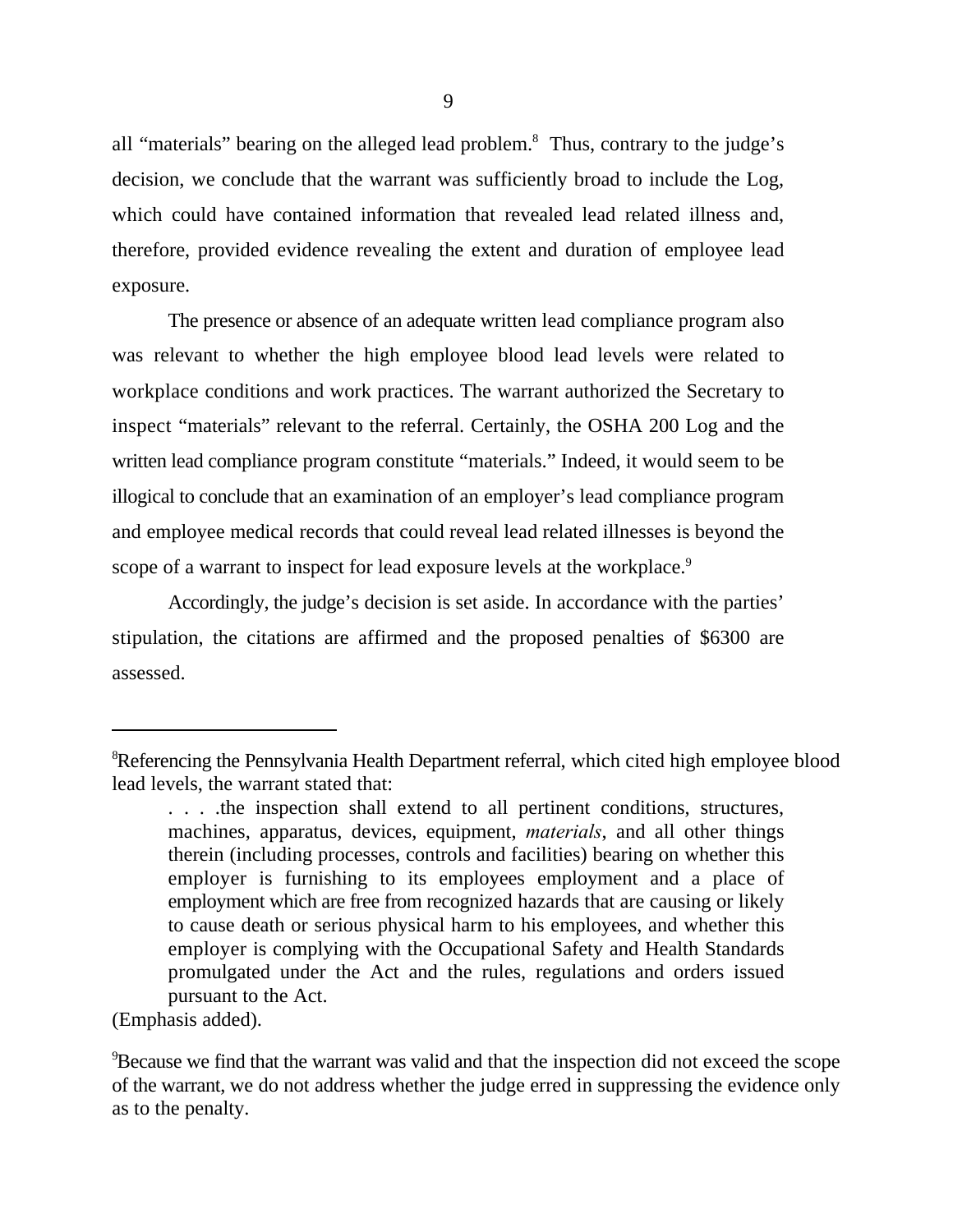/s/

Stuart E. Weisberg Chairman

 $\sqrt{s/2}$ 

Daniel Guttman Commissioner

Dated: March 11, 1997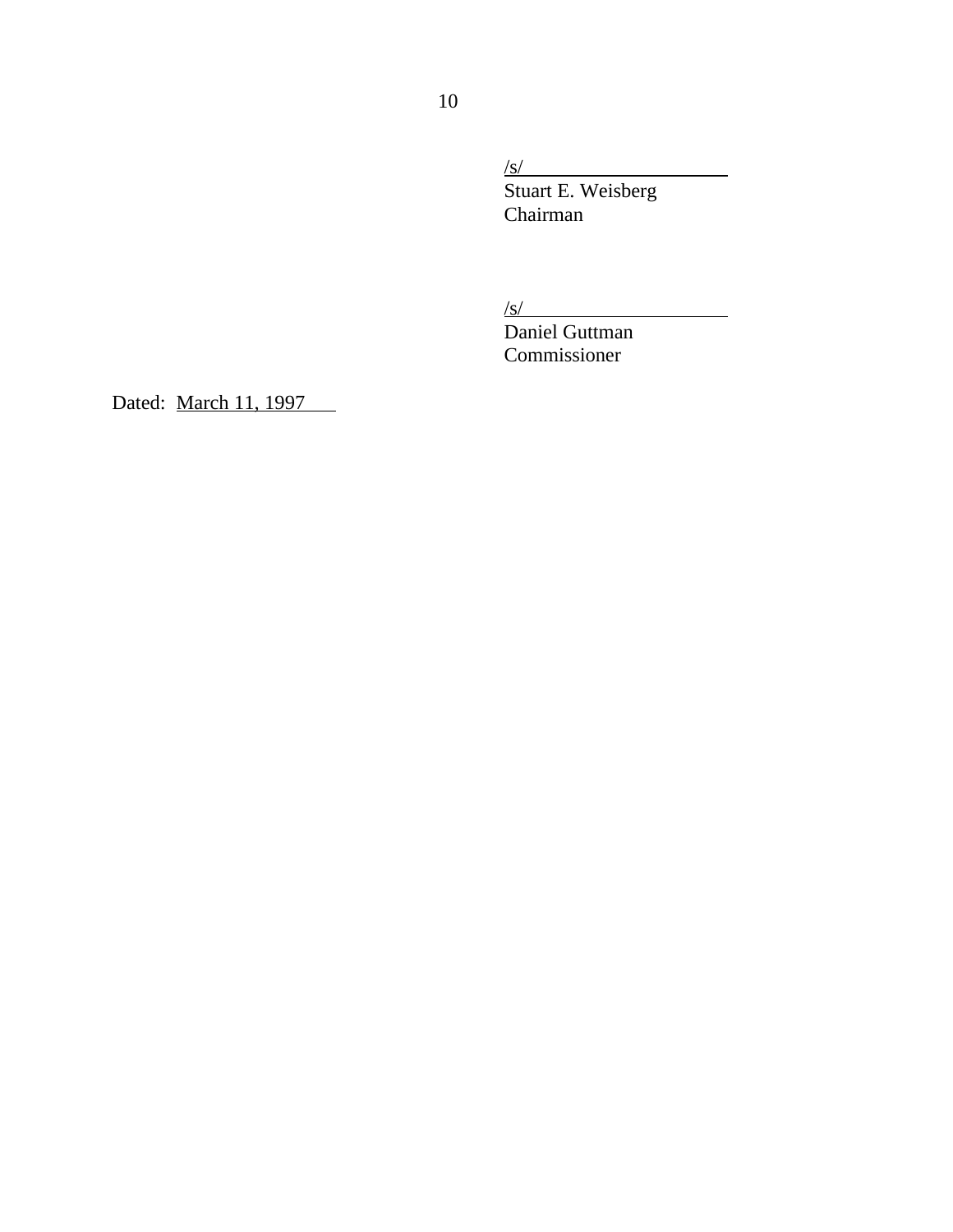## MONTOYA, Commissioner, dissenting:

Unlike the majority, I believe the judge correctly found the warrant by which the Secretary inspected Sterling's plumbing fixtures manufacturing operation to be invalid.

By affidavit of December 14, 1994, Ibtsam S. Barazi, OSHA's Assistant Area Director for Health in Charleston, West Virginia, applied for a warrant to inspect Sterling's facility on Route 7 in Morgantown. In paragraph 5 of the application, Mr. Barazi states that the Pennsylvania Health Department referred a report of unsafe and unhealthful conditions at this worksite to OSHA's Region III office in Philadelphia. Paragraph 5 ends with the statement that "[a] copy of the referral is attached hereto and made a part hereof as Exhibit A." What is actually attached as "Exhibit A," however, is a brief internal cover memo from OSHA's Region III office in Philadelphia by which the Pennsylvania referral was apparently forwarded to OSHA's Area Director in Charleston "for appropriate action." While this OSHA memo does represent that the referral includes evidence that "a number" of Sterling's employees had blood lead levels in excess of OSHA's medical removal level, the memo says nothing as to the type of hazards present, the exact number of exposed employees, or even Sterling's exact location. And, of course, this memo is an internal OSHA document, which, at best, constitutes a hearsay assurance that OSHA possesses specific evidence that Sterling's employees had blood lead levels in excess of OSHA's medical removal level. In paragraph 6, Mr. Barazi goes on to state that he has reviewed Pennsylvania's OSHA 90 referral form, and that, based on the hazards described in part 19 of the form, he has "determined that these conditions constitute probable violations" of the lead standard at  $29$  C.F.R. § 1910.1025. Reading paragraphs 5 and 6 of the warrant application together, it can hardly be denied that Mr. Barazi intended this Pennsylvania Health Department OSHA 90 form to be attached as "Exhibit A," and I have no particular reason to doubt that the correct exhibit would have established probable cause for this warrant. However, the warrant application -- as submitted -- was supported only by summary assertions in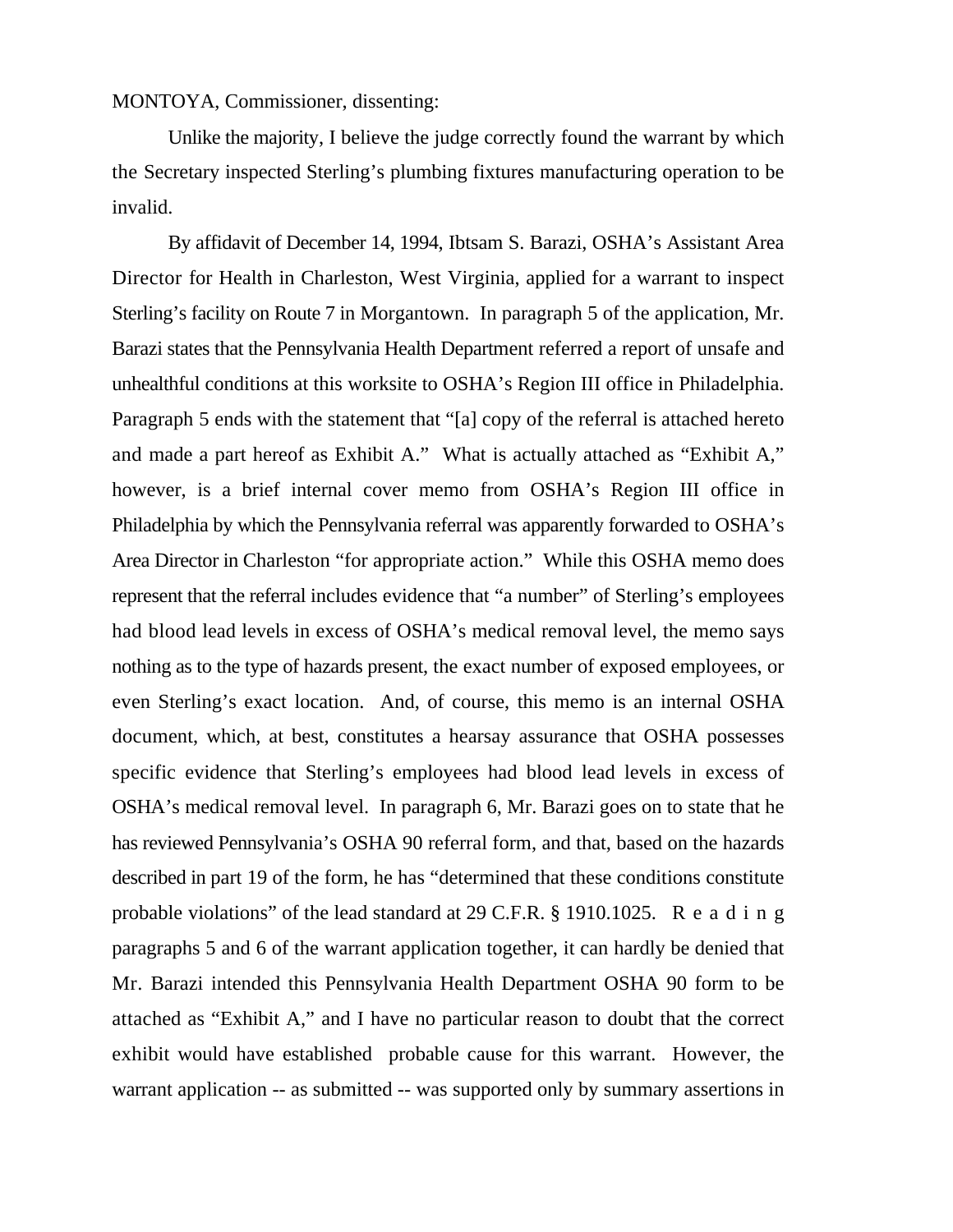Mr. Barazi's boilerplate affidavit, and the above described OSHA cover memo. Nonetheless, the District Court for the Northern District of West Virginia issued a warrant, pursuant to which an inspection was conducted.

In *Marshall v. Barlow's, Inc.*, 436 U.S. 307, 320 (1978), the Supreme Court held that the Secretary can establish probable cause for the issuance of an administrative warrant by presenting "specific evidence of an existing violation." The *only* evidence of an existing violation referred to in the Secretary's warrant application was contained in Pennsylvania Health Department's referral, and that referral was *not* provided. Instead, the Secretary's warrant application was supported only by his own assertions that specific evidence of existing violations does exist. In *Donovan v. Federal Clearing Die Casting Co*., 655 F.2d 793, 797 (7th Cir. 1981), the Seventh Circuit Court of Appeals quashed a warrant, saying that "[a] magistrate must be presented with facts upon which he can exercise the independent judgement required of him." In *Weyerhauser v. Marshall,* 592 F.2d 373, 378 (7th Cir. 1979), the same court quashed a warrant on the grounds that an application based on mere boilerplate statements by the Secretary, that he had received a complaint and determined that there were reasonable grounds to believe that violations existed, had reduced the magistrate to a "rubber stamp." The court also noted that "the very purpose of a warrant is to have the probable cause determination made by a detached judicial officer rather than by a perhaps overzealous law enforcement agency." *Id*. In *Marshall v. Horn Seed Co.,* 647 F.2d 96 (10th Cir. 1981), the Tenth Circuit Court of Appeals quashed a warrant, even though the application included an affidavit detailing complaints of various violations. The court concluded that the Secretary should have attached a copy of the complaint, and also specified the steps taken to verify its contents.

In concluding that the warrant here is not valid, I am mindful of the standard of review established by such decisions as *West Point-Pepperell, Inc. v. Donovan,* 689 F.2d 950, 959 (11th Cir. 1982) (the magistrate's findings should be considered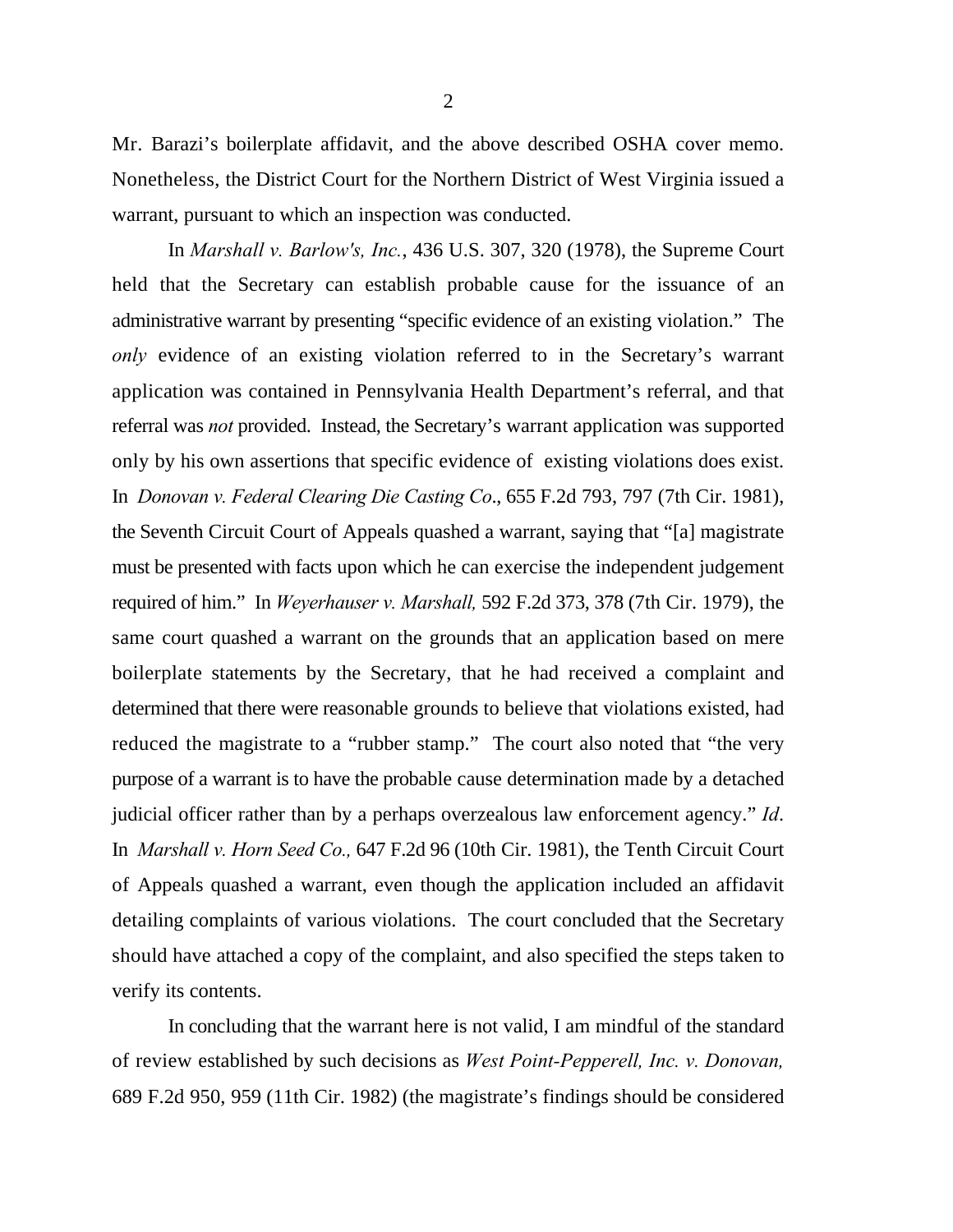conclusive so long as they are not arbitrary), *Secretary of Labor v. Midwest Instruments Co.*, 900 F.2d 1150, 1154 (7th Cir. 1990) (evidence supporting the warrant application need only establish a "reasonable suspicion of a violation"), and *In re Establishment Inspection of Kelly-Springfield Tire Co.*, 13 F.3d 1160, 1165 (7th Cir. 1994) (magistrate will only be reversed for "clear error"). I agree with the majority that Pennsylvania Health Department is an inherently reliable source. Therefore, had Mr. Barazi supported his warrant application with a referral from this agency, it would have been unnecessary for the Secretary to demonstrate that she had investigated the referral to determine it's validity. However, *Barlow's* requires the Secretary to provide specific evidence of an existing violation. The majority has entirely ignored this requirement by treating a mere hearsay assertion by the Secretary that such evidence exists as having the same inherent reliability as the evidence itself, a considerable leap of faith that this Commissioner is unwilling to take. Repeating the words of the *Weyerhauser v. Marshall* court, "the very purpose of a warrant is to have the probable cause determination made by a detached judicial officer rather than by a perhaps overzealous law enforcement agency." 592 F.2d 373, 378. Again, the Secretary presented only an internal OSHA cover memorandum to the District Court magistrate who ruled on this warrant application.<sup>10</sup> With no specific evidence upon

which the magistrate could have made an *independent* probable cause determination, I can only conclude that his decision to issue this warrant was arbitrary and clearly erroneous.

I also agree with Judge Frye's decision that the proof gathered pursuant to this invalid warrant should only be suppressed for penalty purposes, thereby allowing the

 $10$ The scope of our review of the magistrate's decision is limited to the materials upon which the magistrate actually decided the warrant application. Therefore, once the warrant was executed, the Secretary could not have cured Mr. Barazi's error by making the Pennsylvania referral available to Judge Frye, who first reviewed Sterling's challenge to the validity of this warrant, or to the Commission.